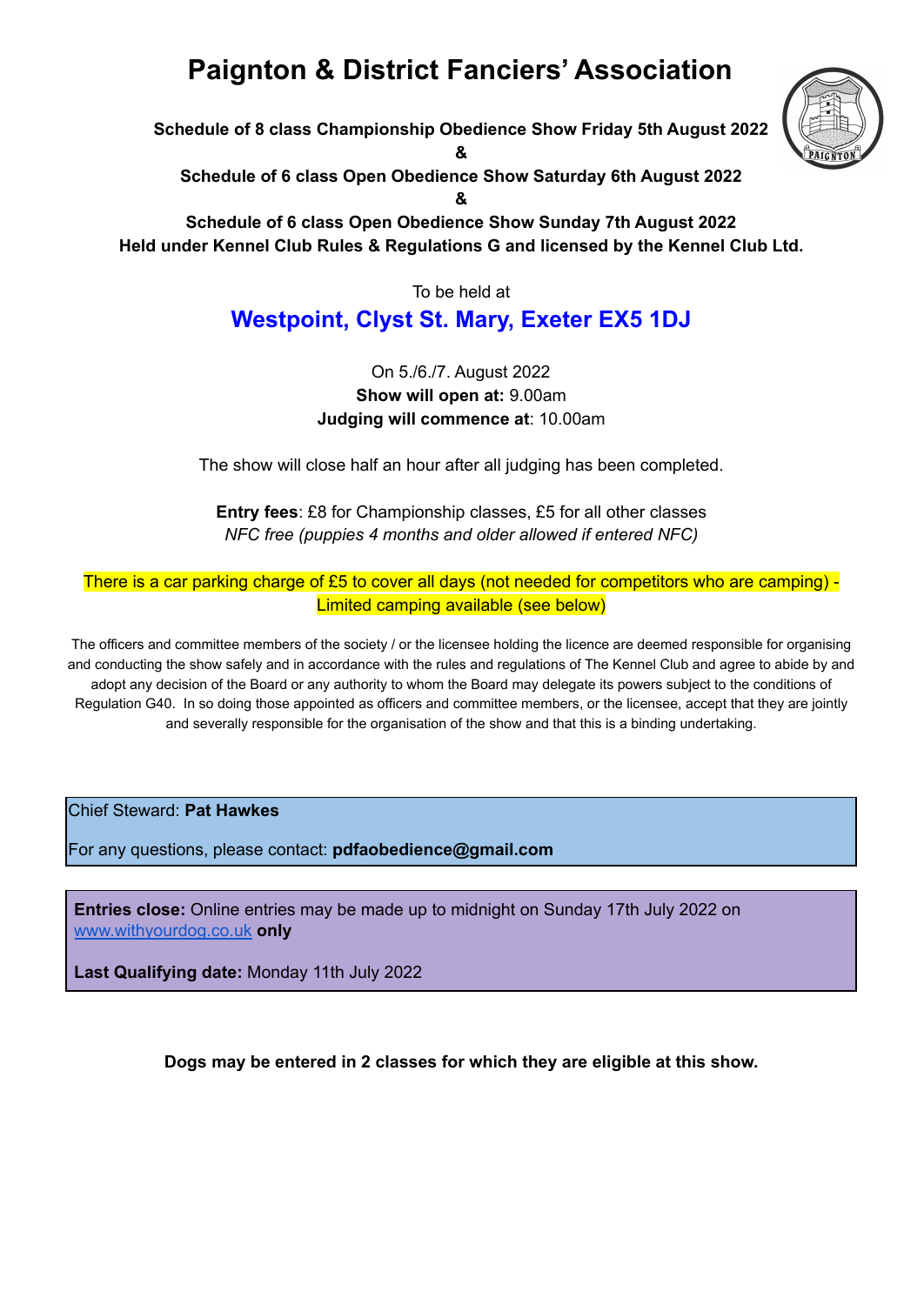### **Classes**

#### **Friday - Championship Show**

| #              | <b>Class</b>     |              | Judge                  | Capped at  |
|----------------|------------------|--------------|------------------------|------------|
| 1              | Pre-Beginners    | Dog & Bitch  | John Clarke            | N/A        |
| $\overline{2}$ | <b>Beginners</b> | Dog & Bitch  | John Clarke            | N/A        |
| 3              | <b>Novice</b>    | Dog & Bitch  | Sue King               | 90 entries |
| 4              | Class 'A'        | Dog & Bitch  | Di Fairfield           | 45 entries |
| 5              | Class 'B'        | Dog & Bitch  | Sharron Daignton       | 45 entries |
| 6              | Class 'C'        | Dog & Bitch  | <b>Steve Wiltshire</b> | 45 entries |
| $\overline{7}$ | Championship C   | Dog          | Kay Allen              | N/A        |
| 8              | Championship C   | <b>Bitch</b> | Stephanie Woolham      | N/A        |

#### **Saturday - Open Show**

| #  | <b>Class</b>     |             | Judge                 | Capped at  |
|----|------------------|-------------|-----------------------|------------|
| 9  | Pre Beginners    | Dog & Bitch | Sally Britton         | N/A        |
| 10 | <b>Beginners</b> | Dog & Bitch | <b>Sally Britton</b>  | N/A        |
| 11 | <b>Novice</b>    | Dog & Bitch | <b>Paul Cousins</b>   | 90 entries |
| 12 | Class 'A'        | Dog & Bitch | <b>Carol Stewart</b>  | 45 entries |
| 13 | Class 'B'        | Dog & Bitch | Sandra Curry          | 45 entries |
| 14 | Class 'C'        | Dog & Bitch | <b>Helen Connolly</b> | 45 entries |

#### **Sunday - Open Show**

| #  | <b>Class</b>     |             | Judge                 | Capped at  |
|----|------------------|-------------|-----------------------|------------|
| 15 | Pre Beginners    | Dog & Bitch | Jacky Shore           | N/A        |
| 16 | <b>Beginners</b> | Dog & Bitch | Jacky Shore           | N/A        |
| 17 | <b>Novice</b>    | Dog & Bitch | Jeanna Gwilliam       | 90 entries |
| 18 | Class 'A'        | Dog & Bitch | Karen Harrison        | 45 entries |
| 19 | Class 'B'        | Dog & Bitch | <b>Shirley Waters</b> | 45 entries |
| 20 | Class 'C'        | Dog & Bitch | Michelle Verril       | 45 entries |

Additional judges to be appointed on all days if needed.

#### **Classes 2, 10 & 16 (Beginner) will commence half an hour after judging for classes 1, 9 & 15 (Pre Beginner) has finished, but no earlier than 11.30am.**

#### **There will be no run offs for places in open classes.**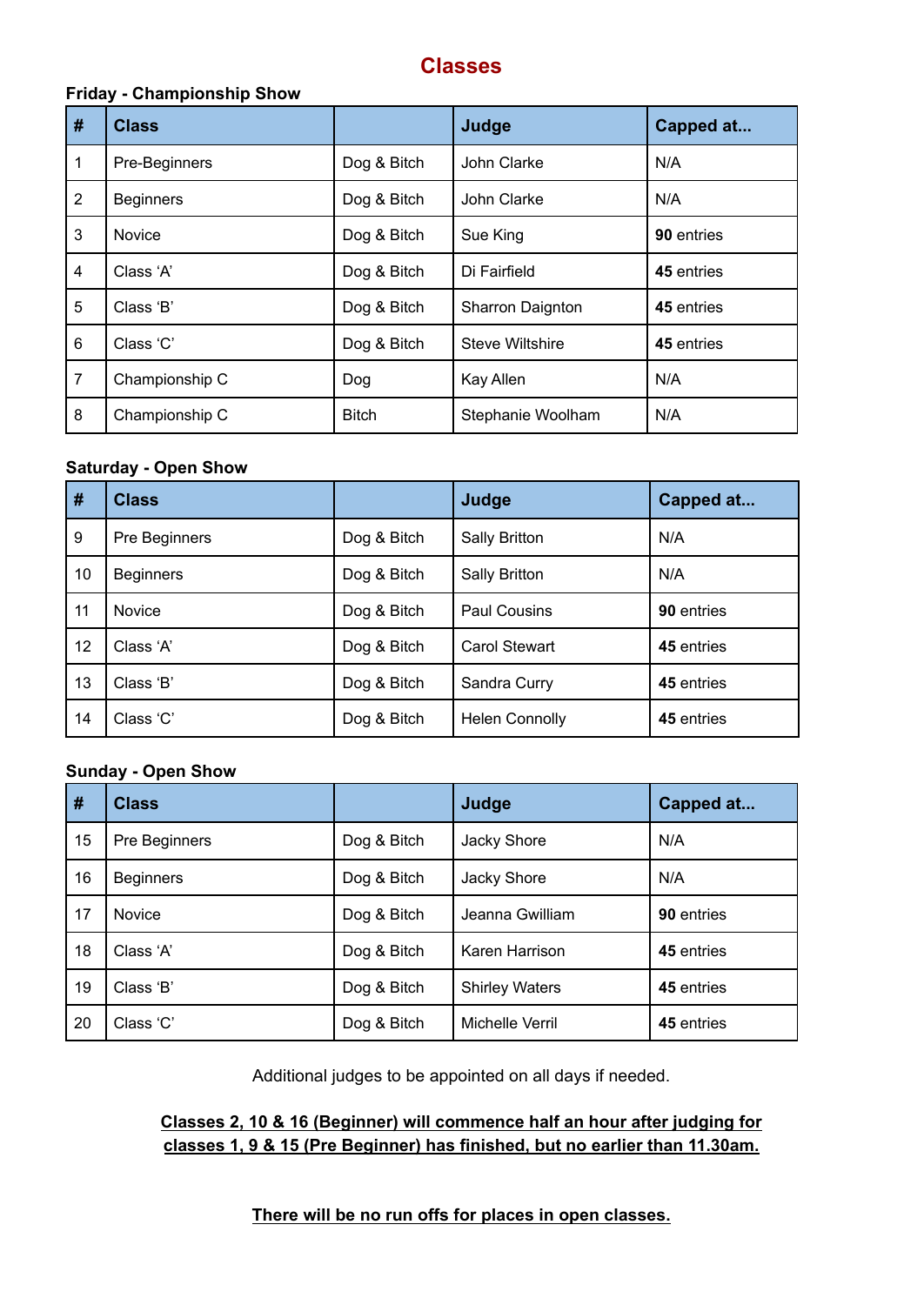### **Prizes**

Rosettes and prize cards for 1st to 6th place in all classes

# **Camping**

Camping available Thursday, Friday and Saturday night at £15 per unit per night or £40 for all three nights.

Arrival no earlier than 3pm on Thursday.

Preferential camping will be given to judges and stewards.

### **DOGS IN VEHICLES ON HOT DAYS**

Your dog is vulnerable and at risk during hot weather and the Kennel Club offers the following guidance to help guide you through the do's and don'ts of travelling to and whilst at KC licensed events.

- When travelling to a show please take a moment to consider whether the route to the show is on a busy holiday route, and leave earlier to avoid increased time in traffic jams.
- Ensure your dog is not sitting in full sunlight. There should be plenty of free flowing air around the dog.
- Keep the dog in the shade take your own shade, for example a large umbrella, and always have plenty of water available to drink, so your dog stays well hydrated.

Remember, if you feel hot your dog is very likely to feel much hotter and dehydrated, and this could lead to dire results. Please look after your dog's welfare.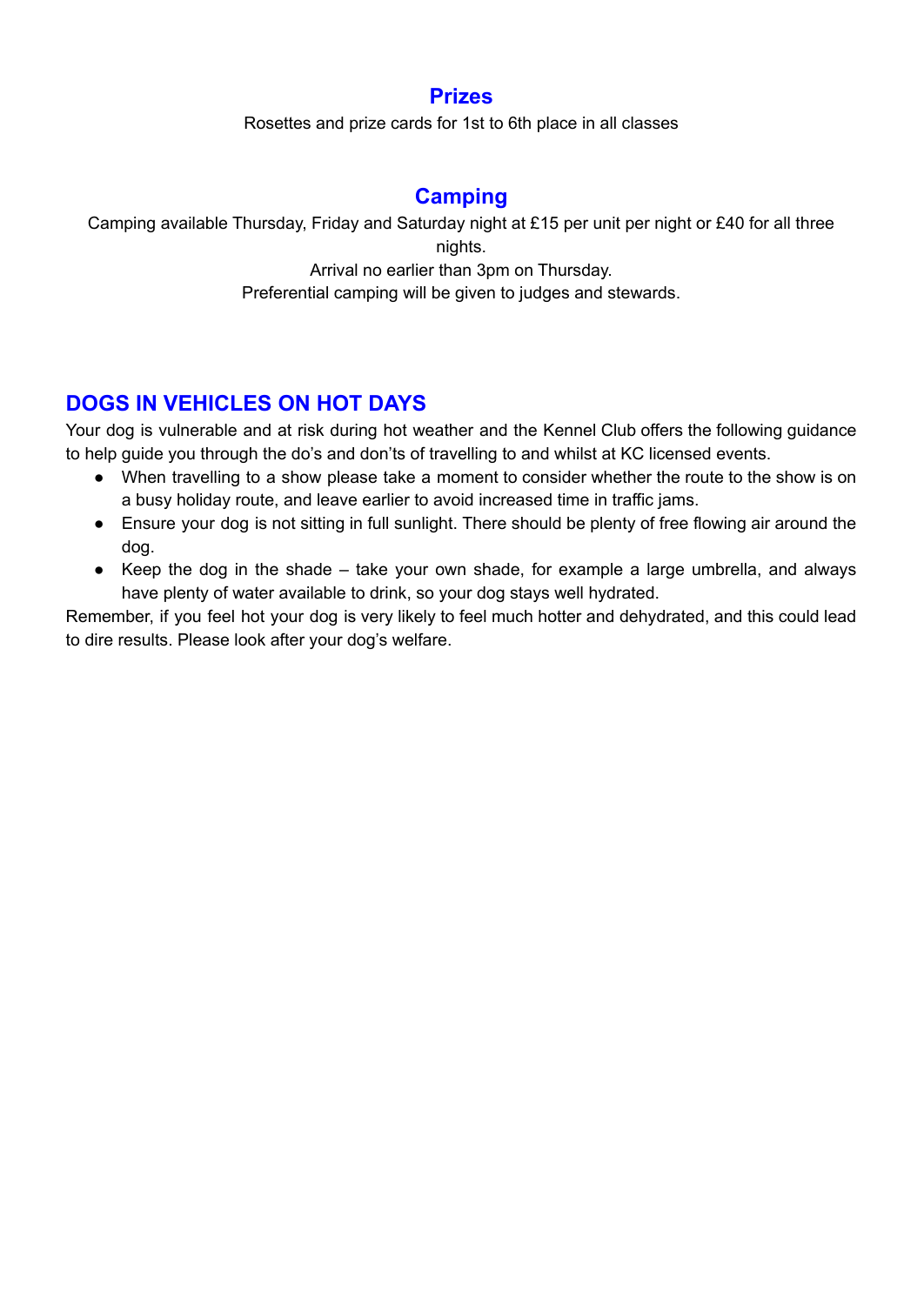# **Rules & Regulations**

These rules and regulations are to be read in conjunction with the Kennel Club Obedience Show Regulations G under which this show is licensed. It is the responsibility of everyone entering this show to make themselves familiar with the Kennel Club G Regulations, available from the Kennel Club.

1. Dogs entered at Kennel Club licensed Obedience Shows must be registered at the Kennel Club in accordance with Kennel Club Regulations for Classification and Registration B.

2. All dogs registered and resident outside the UK must be issued with a Kennel Club Authority to Compete number before entry to the show/event can be made. All overseas entries without an Authority to Compete number will be returned to the exhibitor/competitor.

3. Only dogs of six calendar months of age and over are eligible for competition at Kennel Club licensed Obedience Shows.

4. A dog must not compete in the same class more than once, including special classes.

5. Not for competition entries will be accepted for dogs aged four calendar months and over. Dogs must be Kennel Club registered with their full details recorded on the entry form.

6. Running orders will be available online at [www.obedienceuk.net](http://www.obedienceuk.net) and will be sent to competitors via email.

7. The Committee reserves to itself the right to refuse entries.

8. In estimating the number of awards won, all wins up to and including 25 days before the start of the competition i.e (state the exact date) shall be counted when entering for any class. For these purposes a competition shall be defined as all classes covered within the same schedule. In the event that a dog becomes eligible for the next class at a particular show, after the entry for that show has been sent, it is the competitor's responsibility to notify the show secretary or the show processor at least 14 days before the date of the show. The dog should then be moved into the appropriate class(es). The dog must be moved into the corresponding number of classes as were entered at the lower class. If there are fewer or no classes available for the next class the competitor should be offered a refund of the relevant entry fees.

9. In the event that the show is cancelled due to unforeseen circumstances, the society will refund fees, less reasonably incurred expenses. If the show processor has the provisions to do so, competitors will be refunded in the manner in which they had entered the show, but in any event the society will refund fees within 3 months of the show date to all those who had entered and requested a refund within 1 month of the show date.

10. In classes without a full running order dogs will be received until one hour after the commencement of judging (state the time) after which no dogs may be received except under unforeseen and exceptional circumstances and by special permission of the show management.

11. For the duration of the show all dogs, including those in the exercise area, must be on a lead except when competing or practising prior to competition.

12. The mating of bitches within the precincts of the competition is forbidden.

13. The dog should be led into the ring for judging with a smooth collar or, half-check collar, with lead attached (unless otherwise directed) and should be at the handler's side.

14. Animals allowed in Event

No animal other than one officially entered shall be brought into the precincts of the event during its continuance, except any dogs registered to assist the disabled, or dogs required for educational or instructional purposes or by permission of the Board.

However, at the discretion of the show society, a dog brought to the show by a spectator may be admitted into the precincts of the dog show, with the proviso that those in charge of the dog sign a declaration confirming the dog is free from disease and that the dog will be kept under proper control at all times.

15. Following discussion between the Chief Steward and the show management and/or a veterinary surgeon, a dog shall be prevented from competing and/or removed from the Show if it is:-

a. A bitch which is in season.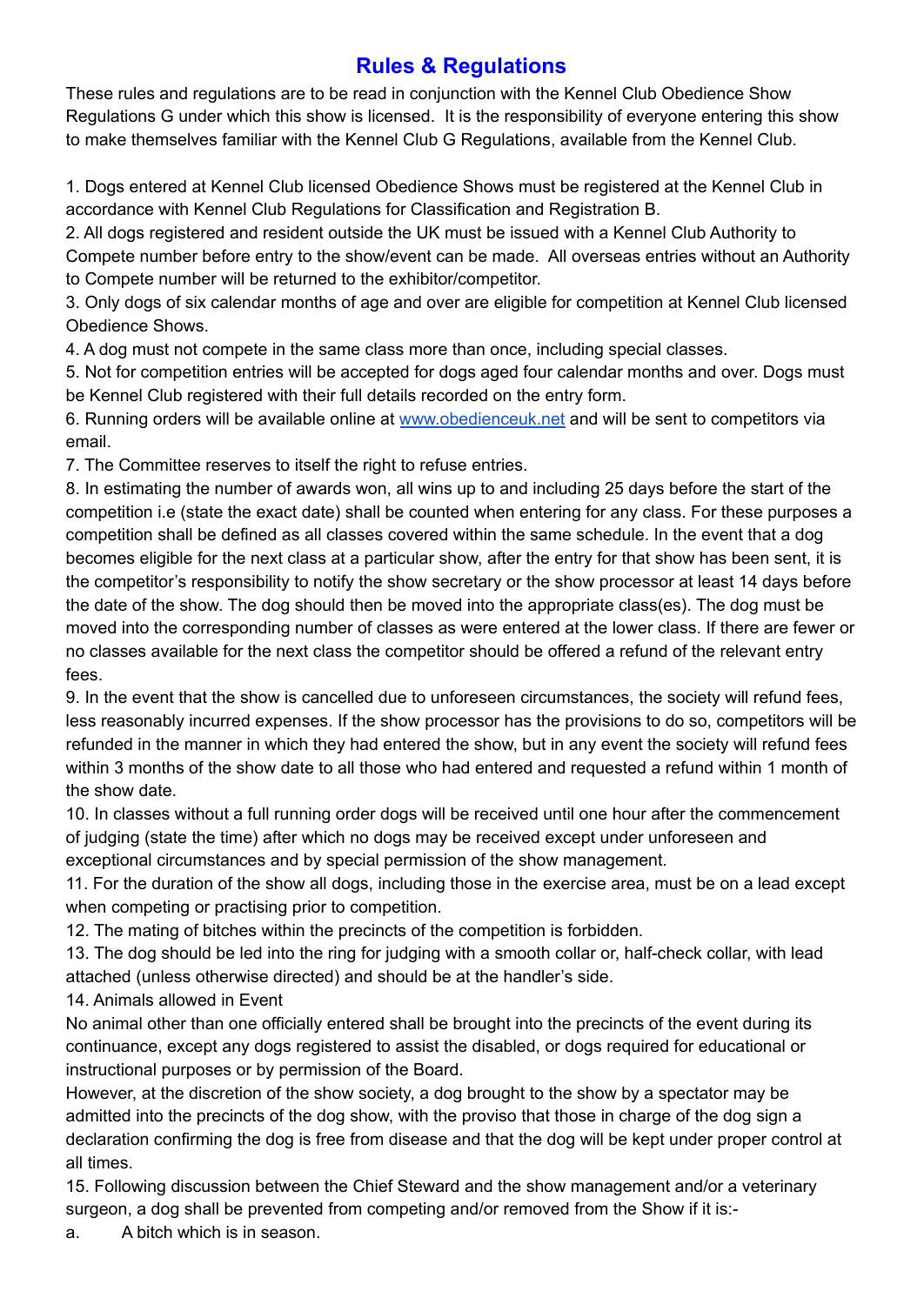- b. Suffering from any infectious or contagious disease.
- c. Interfering with the safety or chance of winning of an opponent.

d. Of such temperament or is so much out of control as to be a danger to the safety of any person or other animal.

E. Likely to cause suffering to the dog if it continues competing.

The circumstances of such a removal shall be recorded in the show Incident Book and submitted to the Kennel Club.

16. Dogs will be disqualified if proved to have been handled in the class by the scheduled judge's spouse or immediate family, or resident at the same address as the scheduled judge.

17. No person shall carry out punitive correction or harsh handling of a dog at any time within the boundaries of the Show.

18. No competitor shall impugn the decision of the Judge or Judges.

19. Should a judge be unable to fulfil the appointment to judge the Committee reserves the right to appoint another judge.

20. Should circumstances so dictate the Society, in consultation with the judges, may alter arrangements as necessary. Such changes and the circumstances surrounding them will be reported to the Kennel Club.

#### 21. DOGS IN VEHICLES ON HOT DAYS

Your dog is vulnerable and AT RISK if left in a vehicle in high temperatures and even on days considered as slightly warm. Please take care of your dog.

If your dog is found to be at risk, forcible entry to your vehicle may be necessary without liability for any damage caused.

22. Welfare of Dogs

A competitor whose dog is entered at a Kennel Club licensed event should take all reasonable steps to ensure the needs of their dog(s) are met, and should not knowingly put their dogs' health and welfare at risk by any action, default, omission or otherwise. A breach of this Regulation may be referred to the Board for disciplinary action under Kennel Club Rules and Regulations. The use of pinch collars,

electronic shock collars, or prong collars, is not permitted at any Obedience show licensed by the Kennel Club. This shall apply at the venue and within the precincts of the show.

23. Food and/or toys shall not be carried or given to a dog under test except in Introductory Class where silent toy and food rewards may be used between and after exercises and in a Special Class if specified in the class definition. Competitors must not distract other dogs when rewarding their dog with food, toy or play. (Refer to Obedience Code of Conduct)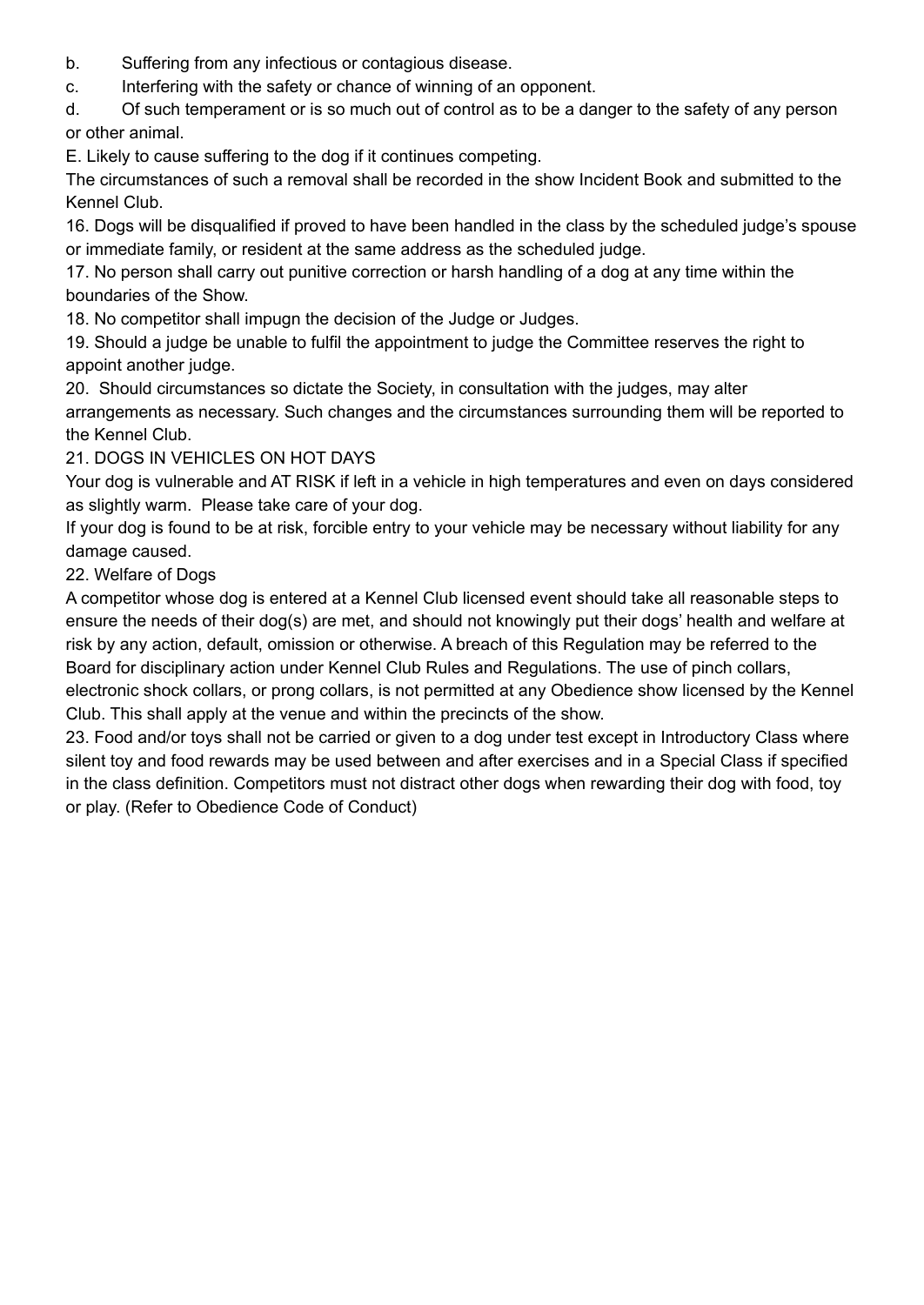### **Definitions of classes**

1. In the following Definitions of Classes First Prize wins in Limited Show Obedience Classes and Open Shows confined to one breed do not count for entry in Open and Championship Show Obedience Classes but do count for eligibility at Limited Obedience Shows or Open Shows confined to one breed.

2. A dog not qualified to enter Championship Class C must be entered in the lowest available class for which it is eligible and may also be entered in another class if desired plus one additional class at the society's discretion. Only qualified dogs may be entered in Championship Class C and these dogs may also enter Open Class C and one additional class at the society's discretion. (Note the qualification for Championship Class C and Obedience Warrant).

Exemptions from this regulation are:

A dog only entered in a special class (or classes) provided such a class (or classes) are defined in the schedule. Such entries must be made in line with the show's closing date for entries.

| <b>Pre Beginners</b>                  | To compete in Pre-Beginners a handler or dog must not have won a<br>First Prize in either Pre-Beginners or Beginners nor gained a third<br>place or above in any other obedience class. (Introductory Class<br>excepted.) an have not elected to progress on points from<br>Pre-Beginners.                                                                                                       |
|---------------------------------------|--------------------------------------------------------------------------------------------------------------------------------------------------------------------------------------------------------------------------------------------------------------------------------------------------------------------------------------------------------------------------------------------------|
| <b>Beginners</b>                      | To compete in Beginners a handler or dog must not have won a total of<br>two or more First Prizes in Beginners Class, or one First Prize in any<br>other Obedience Class. (Introductory Class and Pre-Beginners<br>excepted) and have not elected to progress on points from Beginners.                                                                                                          |
| <b>Novice</b>                         | For dogs which have not won two First Prizes in Obedience Classes.<br>(Introductory Class, Pre-Beginners and Beginners excepted). and<br>where the handler has not elected to progress on points from Novice.                                                                                                                                                                                    |
| <b>Class A</b>                        | For dogs which have not won three First Prizes in Class A, B and Open<br>Class C in total and where the handler has not elected to progress on<br>points from Class A.                                                                                                                                                                                                                           |
| <b>Class B</b>                        | For dogs which have not won three first prizes in Class B and Open<br>Class C in total and where the handler has not elected to progress on<br>points from Class B.                                                                                                                                                                                                                              |
| <b>Open Class C</b>                   | At Open and Premier Shows, and in the Open C Classes held at<br>Championship Shows, open to all dogs.                                                                                                                                                                                                                                                                                            |
| <b>Championship</b><br><b>Class C</b> | For Championship Class C at Championship Shows, dogs must have<br>won out of Novice, Class A and Class B, or have progressed on points<br>from those classes, and have won Open Class C on one occasion and<br>have been placed not lower than third on three further occasions, all<br>Open Class C places and wins must have been won under different<br>Judges at Kennel Club licensed shows. |
| <b>Special ABC</b><br><b>Class</b>    | Open to any dog other than a Border Collie, Working Sheepdog or<br>Dogs who have gained a KC Obedience Certificate.                                                                                                                                                                                                                                                                              |

Progression on wins. Progression from each class will be determined by the eligibility for the class as referenced in Regulations G(A). To count for progression wins must be gained in standard classes at Kennel Club licensed Open, Premier or Championship Obedience shows. A first place will count towards progression.